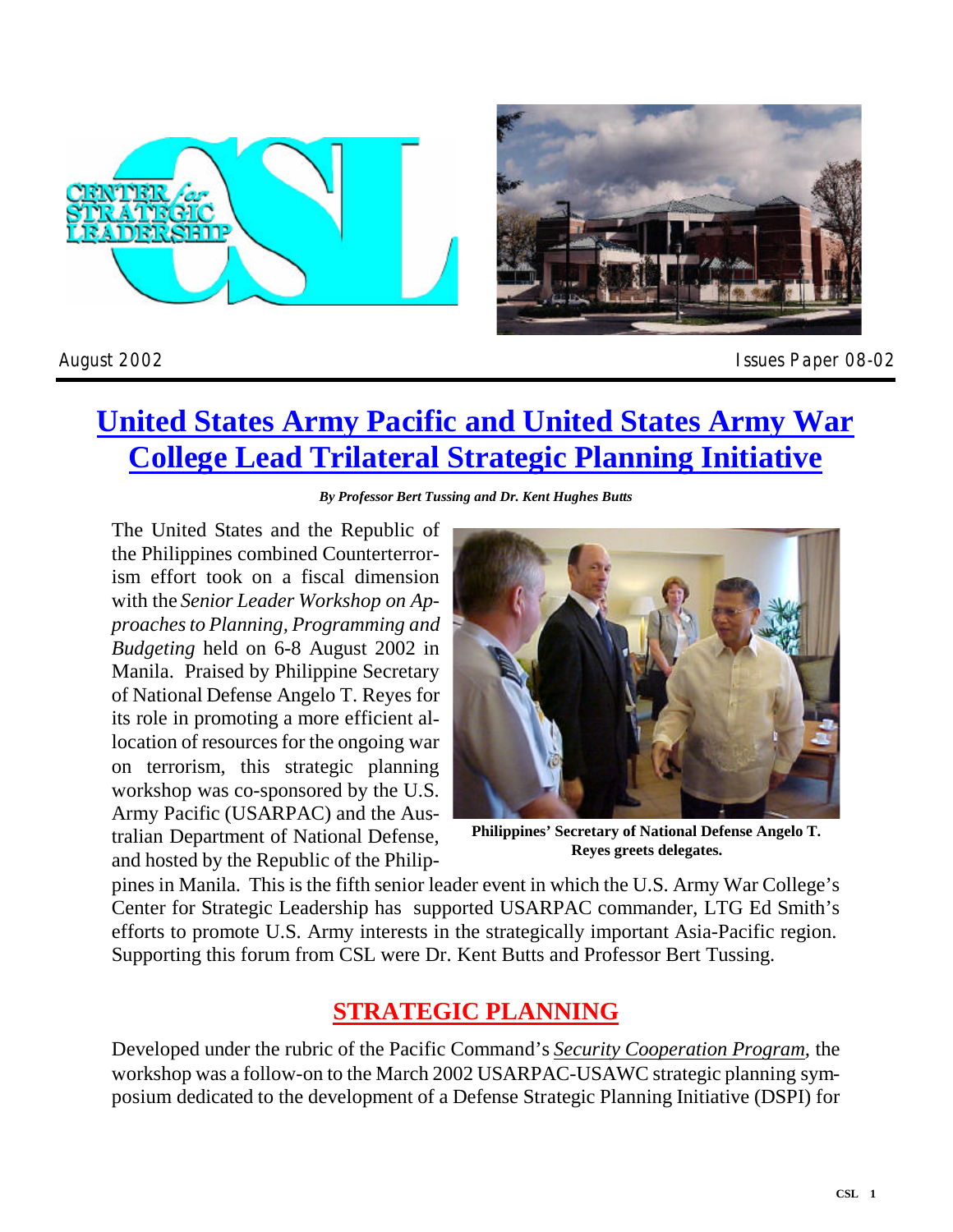| <b>Report Documentation Page</b>                                                                                                                                                                                                                                                                                                                                                                                                                                                                                                                                                                                                                                                                                                                                                                                                                                   |                             |                              |                         | Form Approved<br>OMB No. 0704-0188                 |                           |
|--------------------------------------------------------------------------------------------------------------------------------------------------------------------------------------------------------------------------------------------------------------------------------------------------------------------------------------------------------------------------------------------------------------------------------------------------------------------------------------------------------------------------------------------------------------------------------------------------------------------------------------------------------------------------------------------------------------------------------------------------------------------------------------------------------------------------------------------------------------------|-----------------------------|------------------------------|-------------------------|----------------------------------------------------|---------------------------|
| Public reporting burden for the collection of information is estimated to average 1 hour per response, including the time for reviewing instructions, searching existing data sources, gathering and<br>maintaining the data needed, and completing and reviewing the collection of information. Send comments regarding this burden estimate or any other aspect of this collection of information,<br>including suggestions for reducing this burden, to Washington Headquarters Services, Directorate for Information Operations and Reports, 1215 Jefferson Davis Highway, Suite 1204, Arlington<br>VA 22202-4302. Respondents should be aware that notwithstanding any other provision of law, no person shall be subject to a penalty for failing to comply with a collection of information if it<br>does not display a currently valid OMB control number. |                             |                              |                         |                                                    |                           |
| 1. REPORT DATE<br><b>AUG 2002</b>                                                                                                                                                                                                                                                                                                                                                                                                                                                                                                                                                                                                                                                                                                                                                                                                                                  | 2. REPORT TYPE<br>N/A       |                              | <b>3. DATES COVERED</b> |                                                    |                           |
| <b>4. TITLE AND SUBTITLE</b>                                                                                                                                                                                                                                                                                                                                                                                                                                                                                                                                                                                                                                                                                                                                                                                                                                       |                             |                              |                         | <b>5a. CONTRACT NUMBER</b>                         |                           |
| United States Army Pacific and United States Army War College Lead<br><b>Trilateral Strategic Planning Initiative</b>                                                                                                                                                                                                                                                                                                                                                                                                                                                                                                                                                                                                                                                                                                                                              |                             |                              |                         | <b>5b. GRANT NUMBER</b>                            |                           |
|                                                                                                                                                                                                                                                                                                                                                                                                                                                                                                                                                                                                                                                                                                                                                                                                                                                                    |                             |                              |                         | <b>5c. PROGRAM ELEMENT NUMBER</b>                  |                           |
| 6. AUTHOR(S)                                                                                                                                                                                                                                                                                                                                                                                                                                                                                                                                                                                                                                                                                                                                                                                                                                                       |                             |                              |                         | 5d. PROJECT NUMBER                                 |                           |
|                                                                                                                                                                                                                                                                                                                                                                                                                                                                                                                                                                                                                                                                                                                                                                                                                                                                    |                             |                              |                         | <b>5e. TASK NUMBER</b>                             |                           |
|                                                                                                                                                                                                                                                                                                                                                                                                                                                                                                                                                                                                                                                                                                                                                                                                                                                                    |                             |                              |                         | 5f. WORK UNIT NUMBER                               |                           |
| 7. PERFORMING ORGANIZATION NAME(S) AND ADDRESS(ES)<br>Center for Strategic Leadership 650 Wright Avenue Carlisle, PA<br>17013-5049                                                                                                                                                                                                                                                                                                                                                                                                                                                                                                                                                                                                                                                                                                                                 |                             |                              |                         | 8. PERFORMING ORGANIZATION<br><b>REPORT NUMBER</b> |                           |
| 9. SPONSORING/MONITORING AGENCY NAME(S) AND ADDRESS(ES)                                                                                                                                                                                                                                                                                                                                                                                                                                                                                                                                                                                                                                                                                                                                                                                                            |                             |                              |                         | 10. SPONSOR/MONITOR'S ACRONYM(S)                   |                           |
|                                                                                                                                                                                                                                                                                                                                                                                                                                                                                                                                                                                                                                                                                                                                                                                                                                                                    |                             |                              |                         | 11. SPONSOR/MONITOR'S REPORT<br>NUMBER(S)          |                           |
| 12. DISTRIBUTION/AVAILABILITY STATEMENT<br>Approved for public release, distribution unlimited                                                                                                                                                                                                                                                                                                                                                                                                                                                                                                                                                                                                                                                                                                                                                                     |                             |                              |                         |                                                    |                           |
| <b>13. SUPPLEMENTARY NOTES</b><br>The original document contains color images.                                                                                                                                                                                                                                                                                                                                                                                                                                                                                                                                                                                                                                                                                                                                                                                     |                             |                              |                         |                                                    |                           |
| 14. ABSTRACT                                                                                                                                                                                                                                                                                                                                                                                                                                                                                                                                                                                                                                                                                                                                                                                                                                                       |                             |                              |                         |                                                    |                           |
| <b>15. SUBJECT TERMS</b>                                                                                                                                                                                                                                                                                                                                                                                                                                                                                                                                                                                                                                                                                                                                                                                                                                           |                             |                              |                         |                                                    |                           |
| 16. SECURITY CLASSIFICATION OF:<br>17. LIMITATION OF                                                                                                                                                                                                                                                                                                                                                                                                                                                                                                                                                                                                                                                                                                                                                                                                               |                             |                              |                         | 18. NUMBER                                         | 19a. NAME OF              |
| a. REPORT<br>unclassified                                                                                                                                                                                                                                                                                                                                                                                                                                                                                                                                                                                                                                                                                                                                                                                                                                          | b. ABSTRACT<br>unclassified | c. THIS PAGE<br>unclassified | <b>ABSTRACT</b><br>UU   | OF PAGES<br>4                                      | <b>RESPONSIBLE PERSON</b> |

**Standard Form 298 (Rev. 8-98)**<br>Prescribed by ANSI Std Z39-18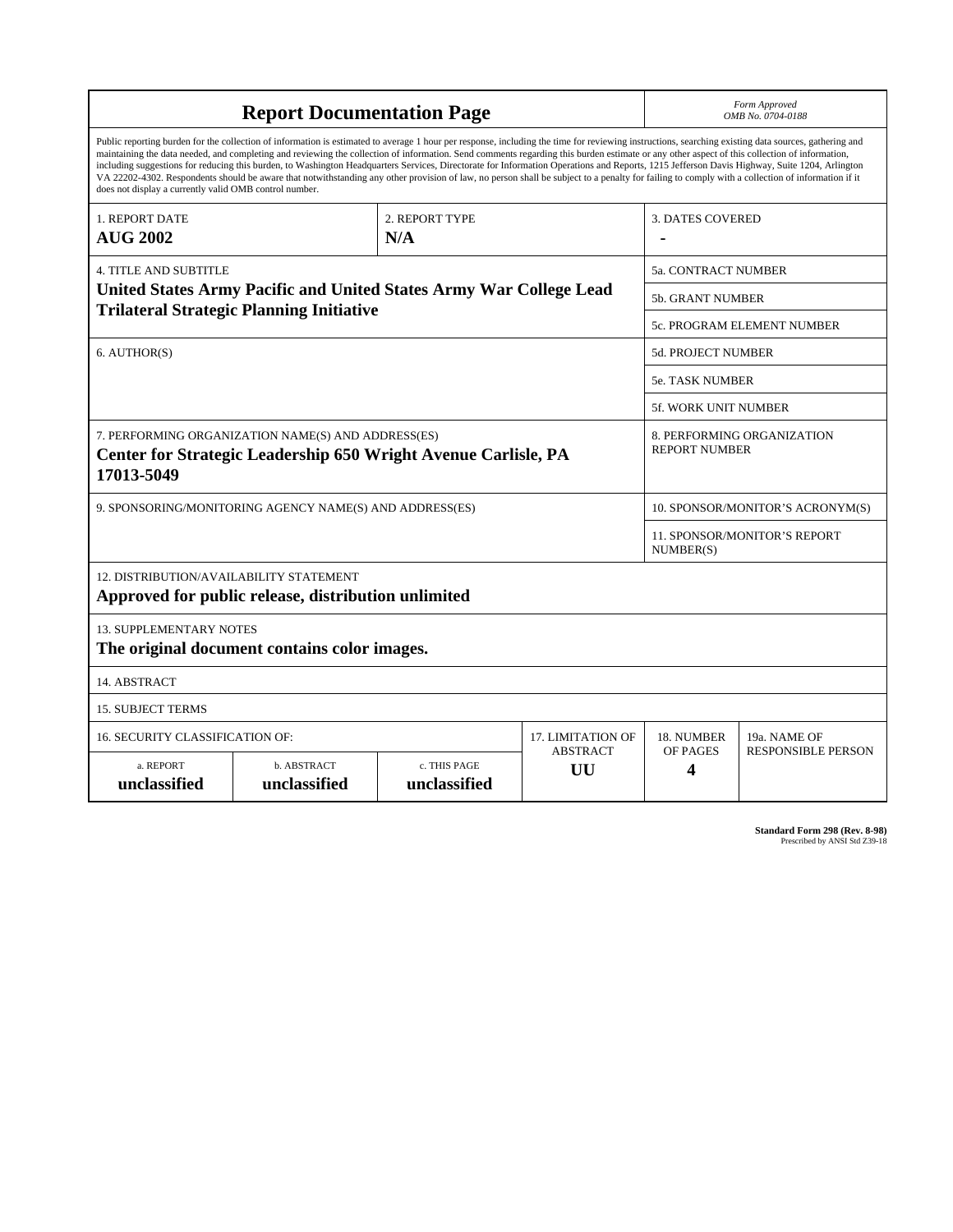the RP Department of National Defense. Under the personal over sight of the Secretary, the workshop was the second of what is envisioned to be a workshop series dedicated to what Secretary Reyes termed the "establishment of a strategic culture" within the DND and the Armed Forces of the Philippines (AFP).

The overall aim of the August workshop was to help the DND achieve a uniform system of planning, programming and budgeting for decision making that links an over arching security strategy to specific defense programs, providing the AFP the best mix of forces, equipment and support attainable within fiscal constraints. Fully recognizing the inter-agency requirements in effecting and implementing such procedures, the forum brought together senior leaders and staff from the Department of National Defense, the Armed Forces of the Philippines, the Congress of the Philippines, and the Office of the President. Accordingly, while examining the "best practices" of the PPBS systems in the United States and Australia, the participants were also afforded the opportunity to take into account endogenous factors that may affect PPBS outcomes.



**Republic of the Philippines' Under Secretary Santos addresses delegates.**

The format for the workshop was divided between plenary sessions dedicated to describing the three countries' existing planning, programming and budgeting systems, and syndicate breakout sessions charged with gleaning the successes and failures of each system. Out of those assessments, identifying not only the "successes and failures" but the underlying causes of the same, each syndicate developed "action plan" recommendations to enhance the resource allocation process of the DND. Presentations during the plenary sessions were provided by representatives of the U.S. Army War College; the U.S. Army Staff's Directorate for Program Analysis and Evaluation  $(G-8)$ ; The Australian Ambassador to the Philippines, the Australian Department of National Defense (to include the Assistant Secretary for Resources Planning of the Australian Air Force); and higher level officials of the RP Department of National Defense (to include the Undersecretary for Na-

tional Defense, the Undersecretary for Operations, the Assistant Secretary for Strategic Assessment and International Policy, the Assistant Secretary for Installations and Logistics, the Assistant Secretary for Personnel, and the Assistant Secretary for Plans and Programs).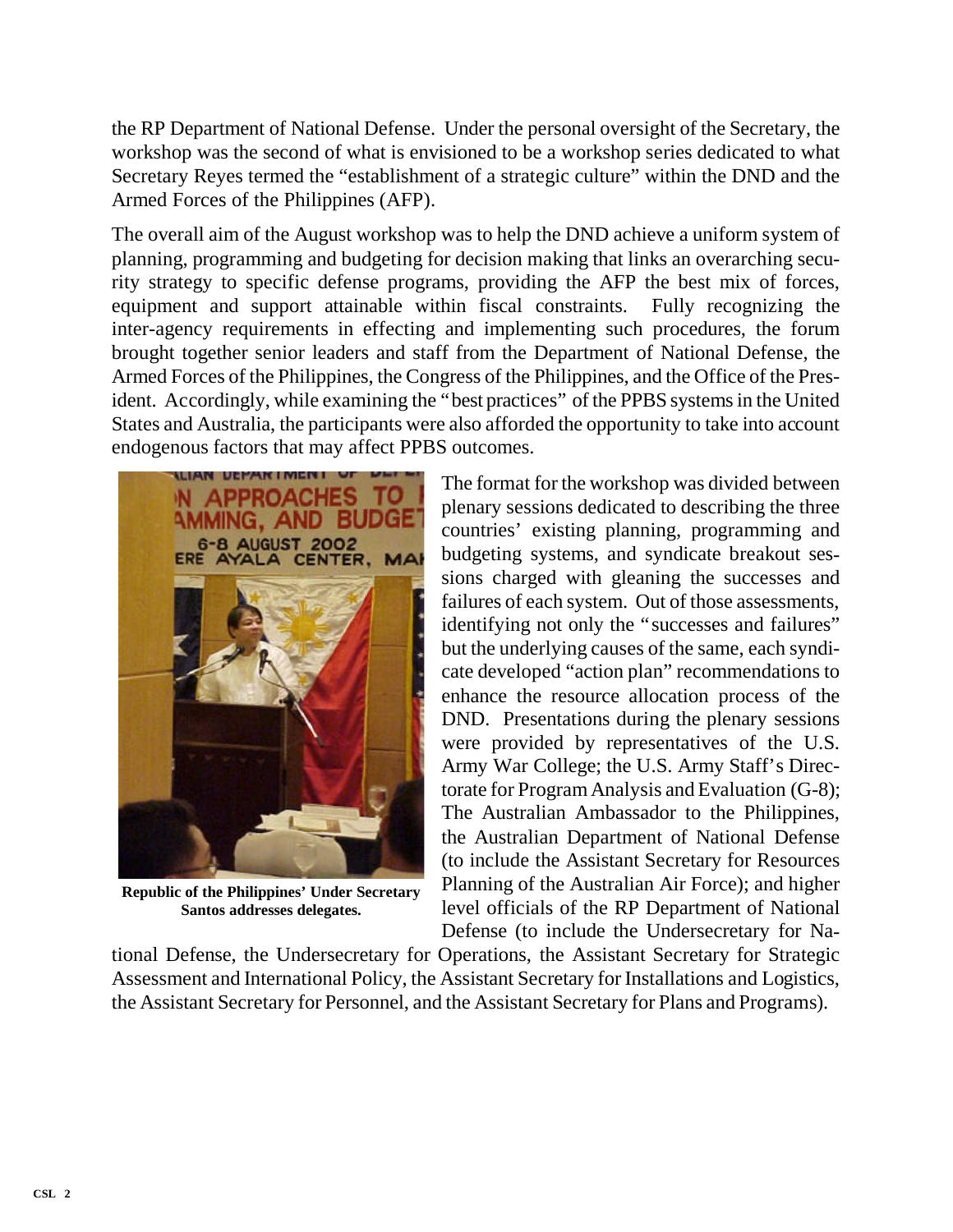### **FRAMEWORK FOR SUCCESS**

Several areas of commonality emerged from the three syndicates' findings. Participants were nearly unanimous in their belief that a strategic foundation would have to be laid before any resource allocation process could be successful in the Department of National Defense. That foundation would have to consist of an over arching National Security Strategy; a National Military Strategy and a formalized Defense Planning Guidance (issued by the SND), to provide direction to the AFP in properly resourcing that strategy. Citing both the Australian and the United States systems, participants opined that such a foundation was the only means of providing for the unity of effort fundamental to an effective PPB system, and their creation was therefore essential in establishing the kinds of institutional culture and policies called for by Secretary Reyes.

While elements of these three "pillars" currently exist in the DND, participants insisted that unless all three were "codified," accessible, and transparent (especially to the civilian leader ship of the Philippines), their value and perceived legitimacy is minimized. In this regard, syndicate members were particularly impressed with the model presented by the Australian "White Paper," which lays out that country's national security strategy in an open forum, acces sible via the worldwide web for all to see. Along a similar vein, the participants held that success ful PPBS implementation may well turn on political intervention and legislative support. Accordingly, they called for legislation similar to the United States' Goldwater-Nichols Act (*The Defense Reorganization Act of 1986*), which not only laid out requirements for the aforementioned strategies, but also compelled joint planning at the service departmental levels.

An other advantage surmised by the forum to be gained by legislative direction is a degree of continuity that had escaped the DND's PPB efforts in the past. This, they said, was largely attributable to massive re-direction in programs, policies and procedures that accompanied each new change of administration. Such a legislative mandate, combined with multi-year budgets, was seen as a key component in putting an end to the "starts and fits" that frequently characterized the Philippines' Defense PPBS in the past.

Three other significant recommendations emerged from the syndicates. First, following again the Australian example, they called for the establishment of a cabinet over sight committee on Internal Security. This committee would contain representatives from various branches of the Executive Branch of the Government, and would follow the example of Australia's Defense Capability Investment Committee (DCIC). Next, the syndicates recom mended adjusting the national budget to reflect the new national security challenges faced by the Republic of the Philippines as a function of its part in the global war on terrorism. Finally, the workshop participants called for rectifying the budget's framework by carrying over funds from one fiscal year to the next, setting budget ceilings based on fiscal guidance issued by SND, and structuring the procurement process beyond the fiscal year's General Appropriations Act.